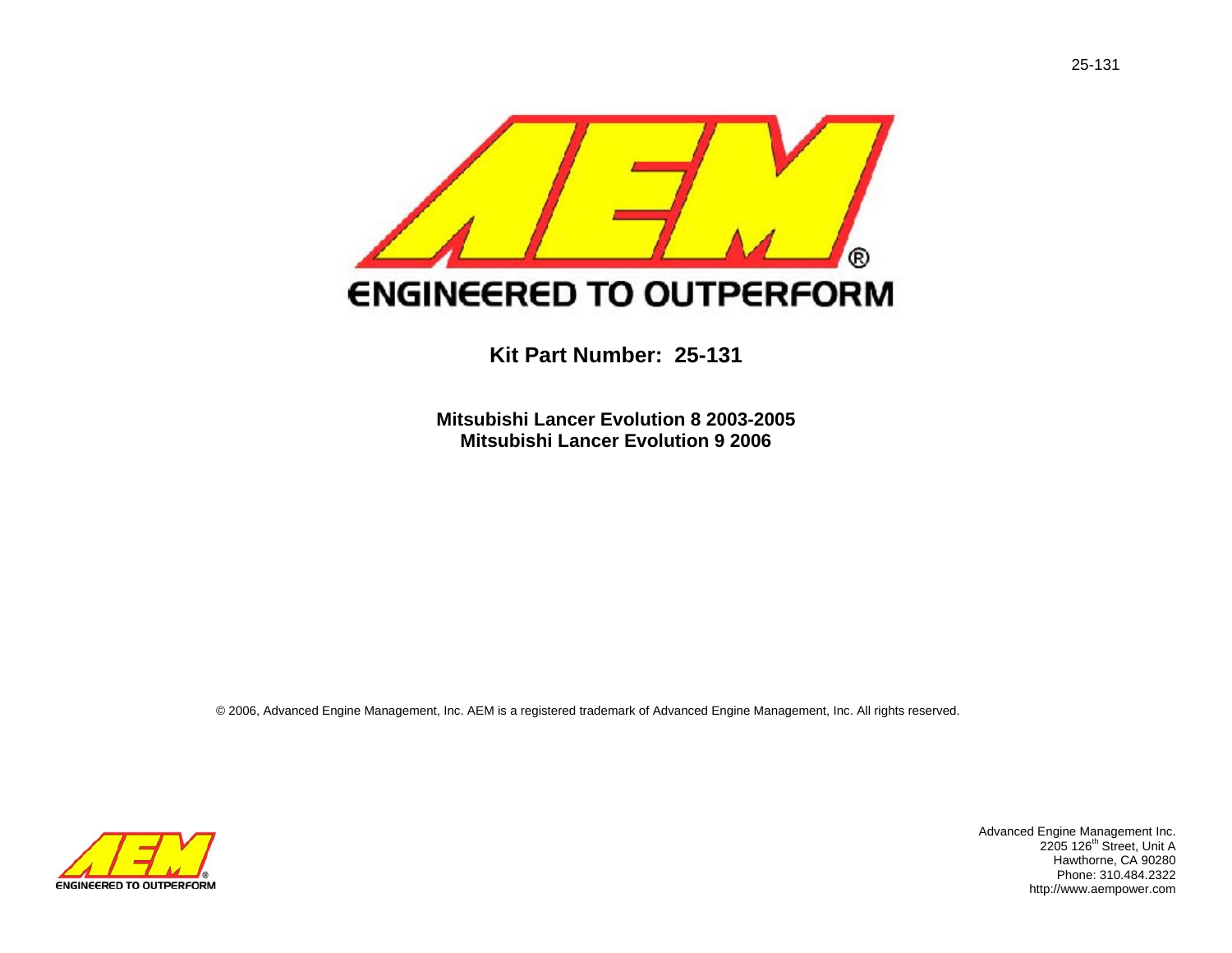

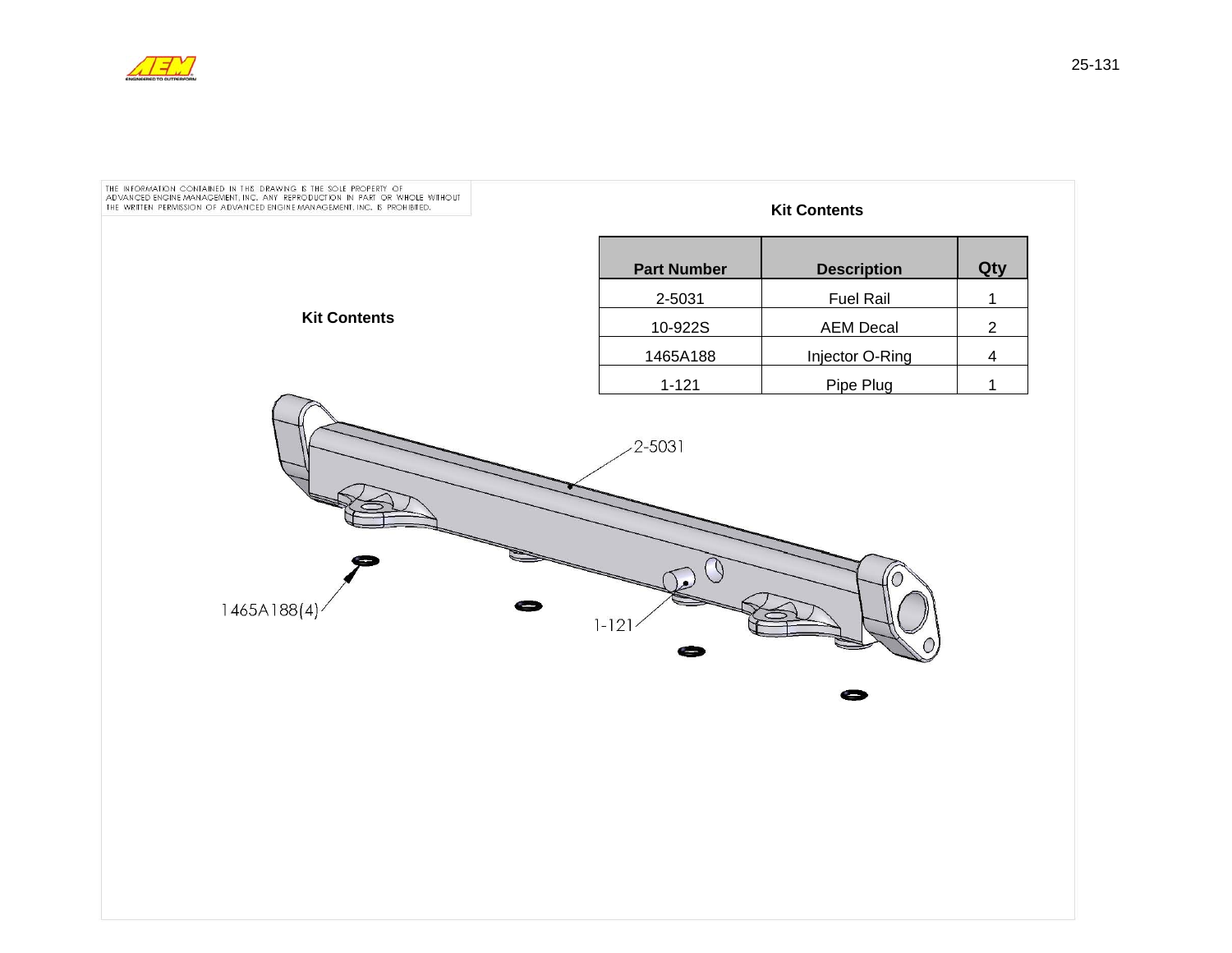

# **! WARNING**

**Read and understand these instructions BEFORE attempting to install this product.**

- **Do not smoke while working on the fuel system.**
- $\bullet$ **Keep open flames or sparks away from your work area.**
- $\bullet$ **Be sure to relieve fuel pressure before beginning fuel rail installation.**

## **1. Preparing Vehicle**

- **a)** Make sure vehicle is parked on a level surface.
- **b)** Set parking brake.
- **c)** If engine has run in the past two hours let it cool down.

### **2. Removal of Stock Fuel Rail**

- **a)** Loosen the two (2) 6mm bolts securing the fuel supply line to the driver's side end of the stock fuel rail.
- **b)** Carefully remove the stock fuel supply line from the rail. Make sure to avoid damaging the factory o ring, as it will be reused later.
- **c)** Loosen the two (2) 6mm bolts securing the fuel pressure regulator to the passenger's side of the stock fuel rail.
- **d)** Carefully remove the stock fuel pressure regulator from the rail. Make sure to avoid damaging the O ring as it will be reused later.
- **e)** Remove the two (2) 8mm bolts securing the stock fuel rail to the intake manifold.
- **f)** Remove the stock fuel rail and injectors.

### **3. Preparation for Installation of AEM Fuel Rail**

- **a)** Remove the injectors from the stock fuel rail
- **b)** Remove the stock o rings from the fuel injectors.
- **c)** Clean the injector o ring area, and install the included injector o rings.
- **d)** Lubricate the injector o rings, and the injector bores of the AEM fuel rail, and install the injectors, with the injector plugs facing the front of the rail (the side with the AEM logo)
- **e)** Install the included 1/8" NTP plug in the front side treaded hole in the AEM fuel rail.